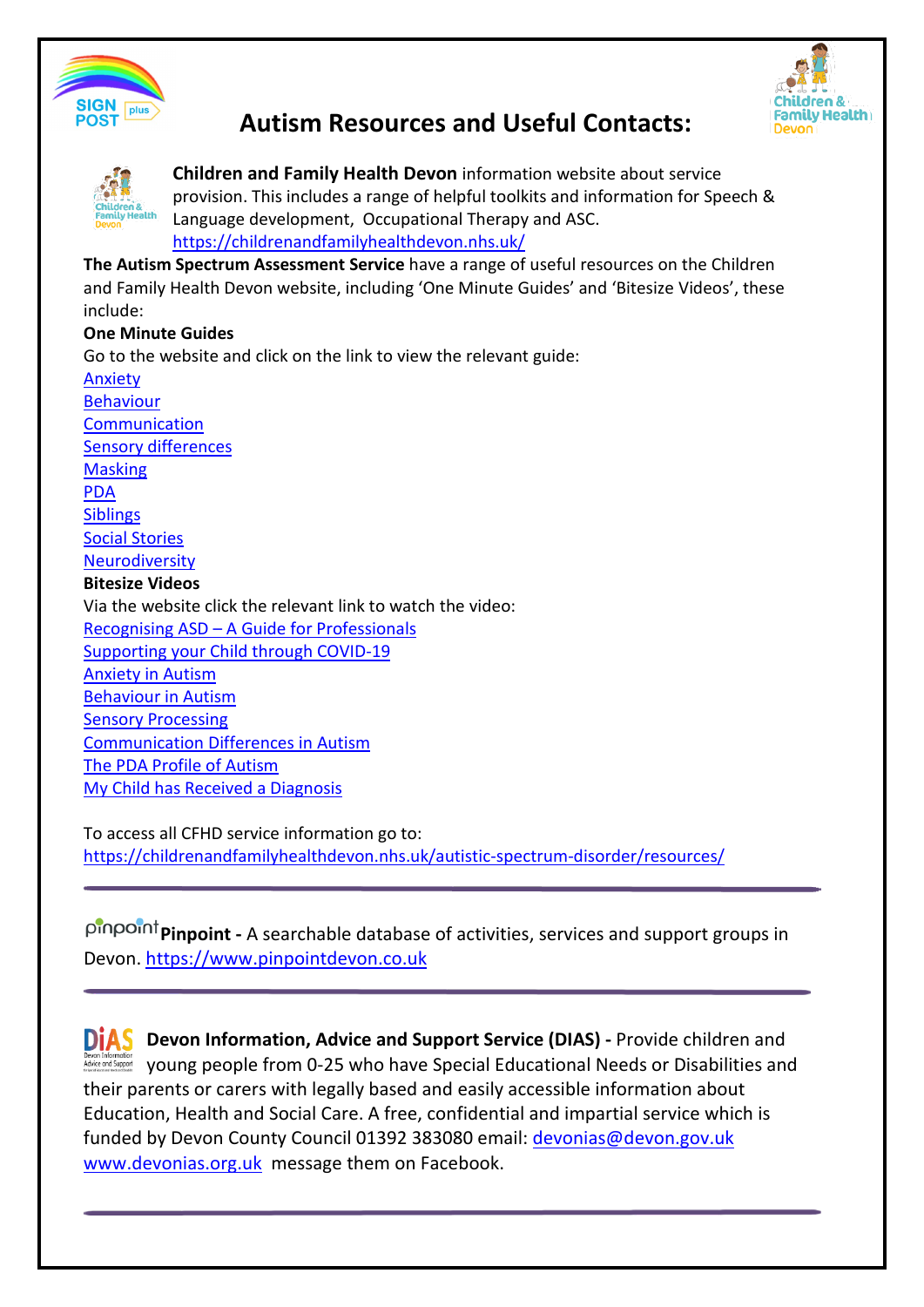

**Parent Carer Forum** 

**Parent Carer forum Devon** - Parent Carer Forum Devon is an organised group of parents and carers of Children and Young People with Special Educational Needs and Disabilities (SEND) within Devon local authority. Their aim is to make sure that the

services provided from education, health and care meet the needs of children with SEND and their families. Email: [Admin@parentcarerforumdevon.org](mailto:Admin@parentcarerforumdevon.org) Tel: 07307237720. Website:<https://parentcarerforumdevon.org/>

**QUIDS FOR KIDS Quids for Kids (Q4K) –** This service is funded by Devon County Council and delivered by the Citizens Advice Bureau. You can

access the referral form and related information here:<https://www.cabdevon.org.uk/>

**Devon Young Carers** provide advice, information and support for all young carers who are eligible across Devon. To find out more details have a look at their website: <https://www.westbank.org.uk/Pages/Category/young-carers>

Or if you would like to contact them for more information, you can email: [youngcarers@devoncarers.org.uk](mailto:youngcarers@devoncarers.org.uk) There is also information available on the Devon Children and Families website regarding young carers which families and professionals can also link to for more information<https://www.dcfp.org.uk/health-and-wellbeing/young-carers/>Call: 03456 434 435 www.devoncarers.org.uk

For support as carer if you are aged 18 years and above, find out more details on the Devon Carers websit[e www.devoncarers.org.uk](http://www.devoncarers.org.uk/)

**Devon Autism Alert Card –** A free card for people aged over 11 with an autism diagnosis. The card can be useful in emergency situations. The holders name

and unique reference number are embossed on it. To access the cards



Carers

contact Devon Link Up on 07496 496651 or email [devonautismcard@dimensionsforautism.life](mailto:devonautismcard@dimensionsforautism.life) or have a look at their website <http://www.devonlink-up.org/autism-alert-card/>



**The National Autistic Society (NAS) –** The NAS have lots of useful resources on their website including; 'After your child's diagnosis' [http://www.autism.org.uk/about/diagnosis/children/recently-](http://www.autism.org.uk/about/diagnosis/children/recently-diagnosed.aspx)

[diagnosed.aspx](http://www.autism.org.uk/about/diagnosis/children/recently-diagnosed.aspx) There is an autism helpline: 0808 800 4104 open Monday-Thursday 10am-4pm, Friday 9am-3pm. They also have a *Parent to Parent service*, which is a confidential telephone support service provided by trained volunteers from their own homes: 0808 800 4106.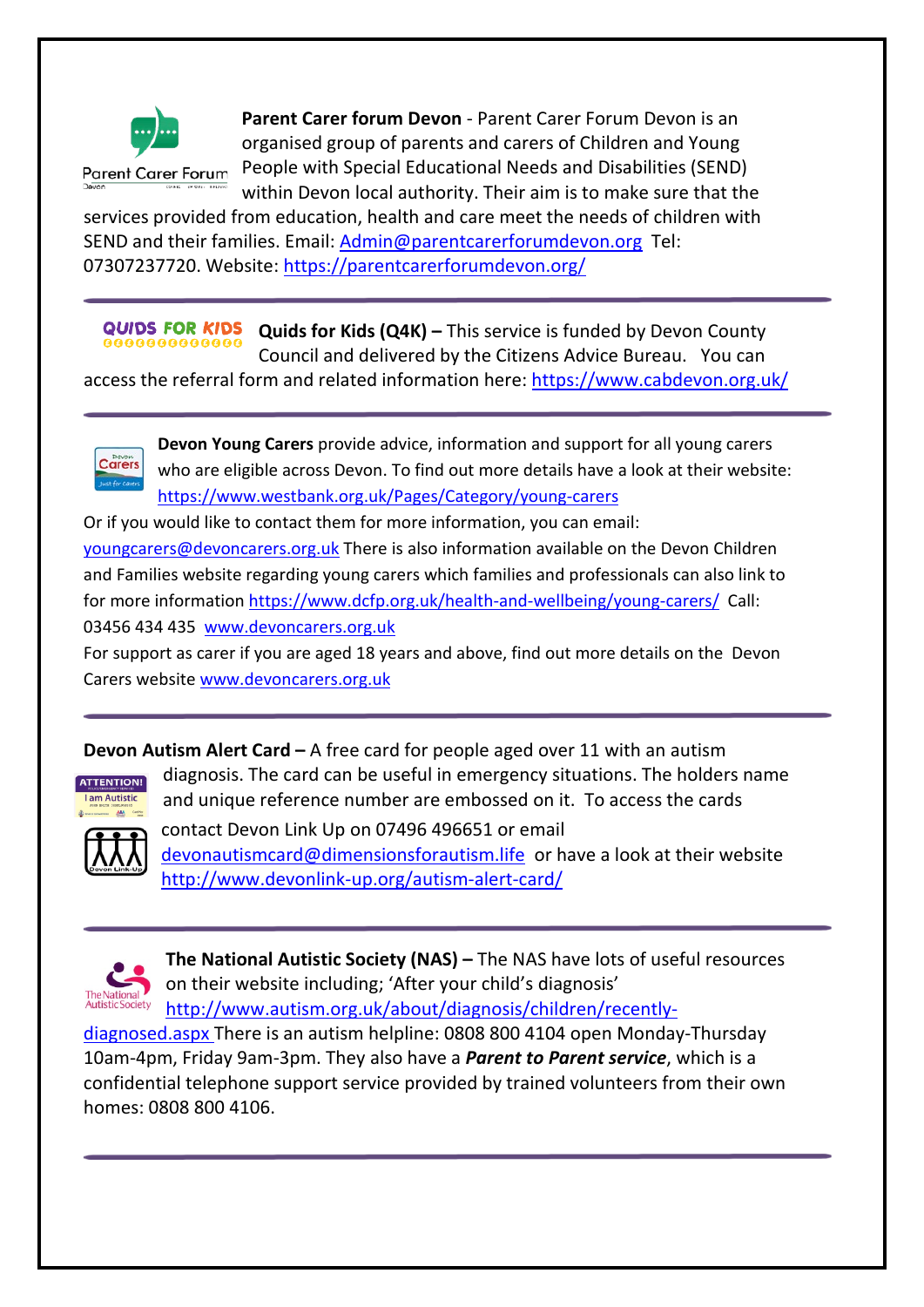**i**autism **Autism Education Trust (AET) –** The AET supports effective education practice. Online they have advice on choosing an ASC friendly school, how parents and schools can work together and strategies everyone can use for supporting children with ASC. The website also has a useful section on receiving and understanding an ASC diagnosis [www.autismeducationtrust.org.uk](http://www.autismeducationtrust.org.uk/) 



**Sensory Integration Network –** The SI Network is free to join and provides members with up to date information and breaking news about the developments in Sensory Integration theory, practice and research. Tel:

0118 207 2773 or go to [www.sensoryintegration.org.uk](http://www.sensoryintegration.org.uk/)



**BIS-net** is part of the Charity organisation CEDA and provides several services for parents and carers of any individual with behaviour support

needs, including those on the Autistic Spectrum. To view what they can offer go to: <https://www.cedaonline.org.uk/bis-net>



#### **Neurodive**

Providing training for families and professionals supporting children and young people with Neurodivergence [Autistic,

attention differences]

Online and face to face training.

For more details email Sam Harris: [neurodivetraining@gmail.com](mailto:neurodivetraining@gmail.com) or have a look at their Facebook page or Eventbrite for information on forth coming training events. <https://www.facebook.com/neurodivetraining/>



**South West Autism Support Services -** provide a range of services including; training, parent support, sibling support and enabling.

**South West Autism CIC –** A not-for-profit Community Interest Company running a number of support groups for families and children with an autistic spectrum disorder (firm diagnosis not needed). For enquiries email: [southwestautism@gmail.com](mailto:southwestautism@gmail.com) or visit [www.southwestautismsupport.com](http://www.southwestautismsupport.com/)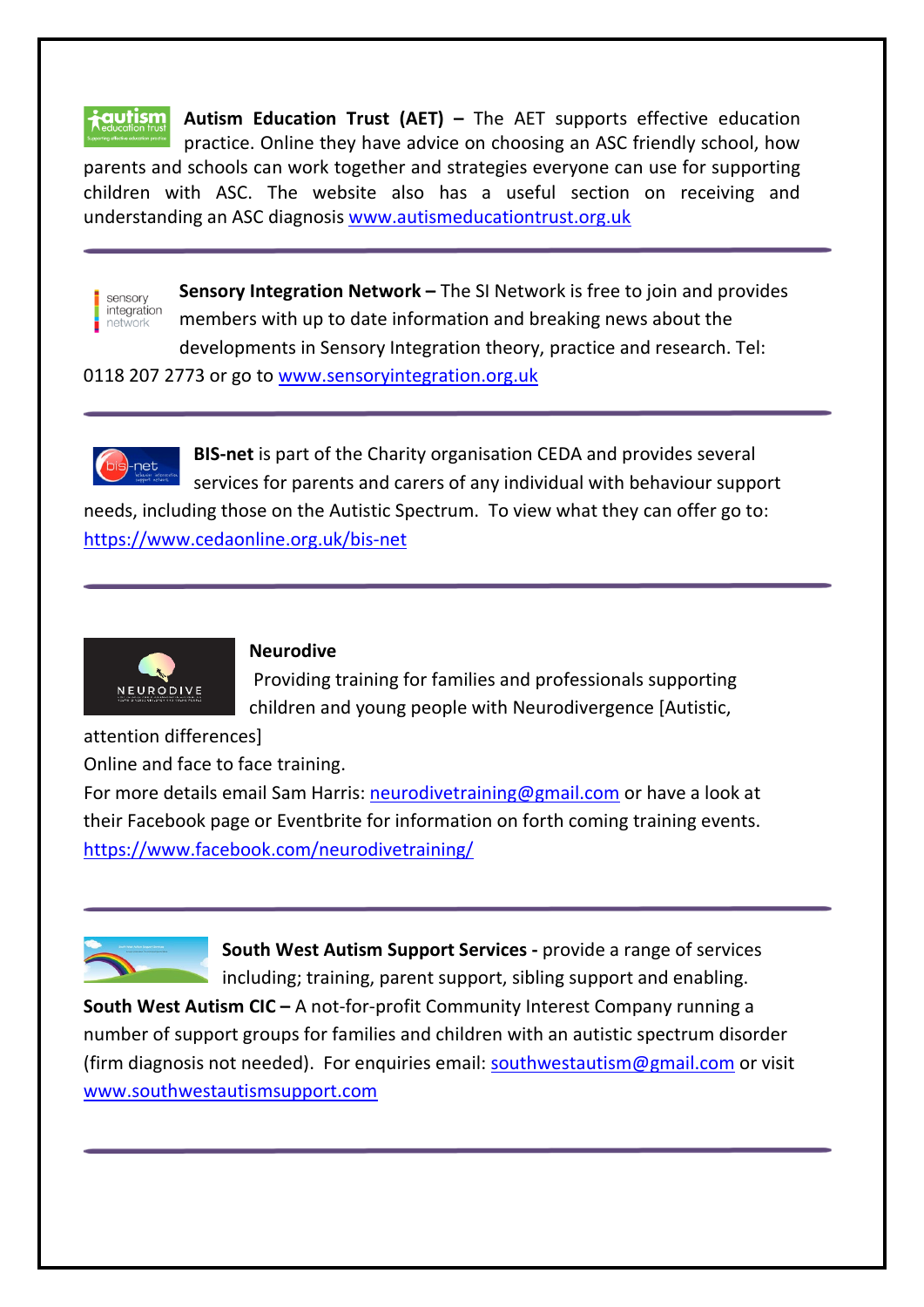

**Positive About Autism™** is a training company providing Workshops related to autism. They also have a range of useful information resources and Autism news updates on their website. <http://positiveaboutautism.co.uk/index.html>



# **Babcock LDP**

For a variety of Training and Conferences in relation to ASC go to: <https://shop.babcockldp.co.uk/trainingconferences/>



**ASD Bright Ideas** produce a wide range of bright and colourful visual aids and resources<http://www.asdbrightideas.co.uk/asd/>



**Children and Family Health Devon - The Autism team now have a Facebook page.** The purpose of the page is to share information and resources related to Autism, for families on the pathway and for those who already have a

diagnosis. The ASC team have started making videos on specific topics and will be adding more in due course.

People **won't** be able to ask specific questions about their child and will be directed to the SPA for this. The Facebook page can be found here:

[www.facebook.com/CFHDAutism](http://www.facebook.com/CFHDAutism) Furthermore, the CFHD website offers a huge range of ASC information, click on the link for more details:

<https://childrenandfamilyhealthdevon.nhs.uk/autistic-spectrum-disorder/resources/>

# **Speech and Language team**

The Children and Family Health Devon website have resources to help parents support their children with speech and language difficulties, these include:

- Video clips that talk through supporting speech sounds
- Advice and activities for developing speech and language at home
- Support with stammering and signing
- Resources to support children and young people with Autism

You can find information here:<http://soc.devon.cc/G2bxL>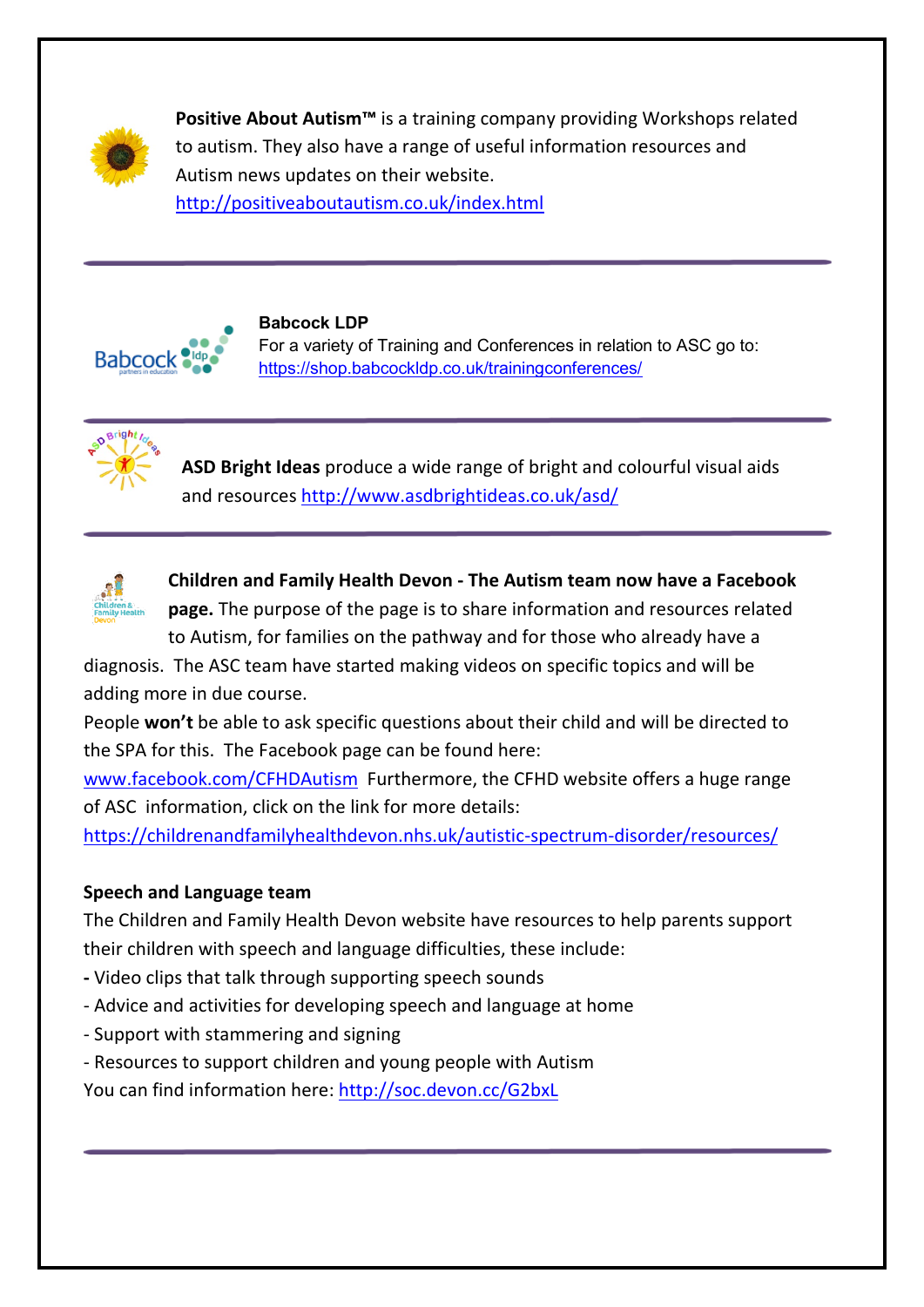

#### **The Hidden Disabilities Sunflower scheme**

Not all people with hidden disabilities require assistance. But if you do, wearing the Hidden Disabilities Sunflower Lanyard discreetly indicates that you need additional support or just a little more time.

It has become the established symbol for hidden disabilities in the UK and has been successfully introduced to several major UK airports, supermarkets, railway stations and sports venues. To find out more go to:<https://hiddendisabilitiesstore.com/>



Centre Inc. believe in change Cooking can be lots of fun to do with your children, it's a great way to teach some independence and give your

child some control over their diet. For those with children on the spectrum, cooking can seem like a daunting task, but it doesn't have to be. It offers some great quality time and the children are more likely to eat something if they had been involved in the preparation process. For more hints and tips go to: https://autismawarenesscentre.com/whats-cooking-life-skills/



#### **Chatter Pack**

 $\overline{PdC}$  This website site offers a range of information relating to ADHD, Autism, Speech and Language and SEND related issues.

The free, professionally designed, engaging resources include simple, step by step instructions and tips on how to adapt them for individual needs. You can subscribe to a free monthly newsletter which is full of useful blogs, information and free resources. To have a look at the useful website go to:

<https://chatterpack.net/>



**The Curly Hair Project** is a social enterprise which supports people on the autistic spectrum and the people around them, founded by autistic author Alis Rowe. They use cool things like animated films, comic strips and diagrams to make our work interesting and easy to understand! For more details go to:<https://thegirlwiththecurlyhair.co.uk/>



**Ambitious About Autism** have published a free toolkit they describe as: 'a resource designed to help parents and carers of young children with autism to navigate their journey in the early years.' This practical toolkit contains a wealth of straightforward information in one place to guide parents and carers through their

child's journey in the early years.

From the autism assessment process to the first day of school, this toolkit is packed with practical tips and checklists to support parents during the earliest years of their child's life. It also provides signposts to sources of support or additional information. To download go to: <https://www.ambitiousaboutautism.org.uk/right-from-the-start>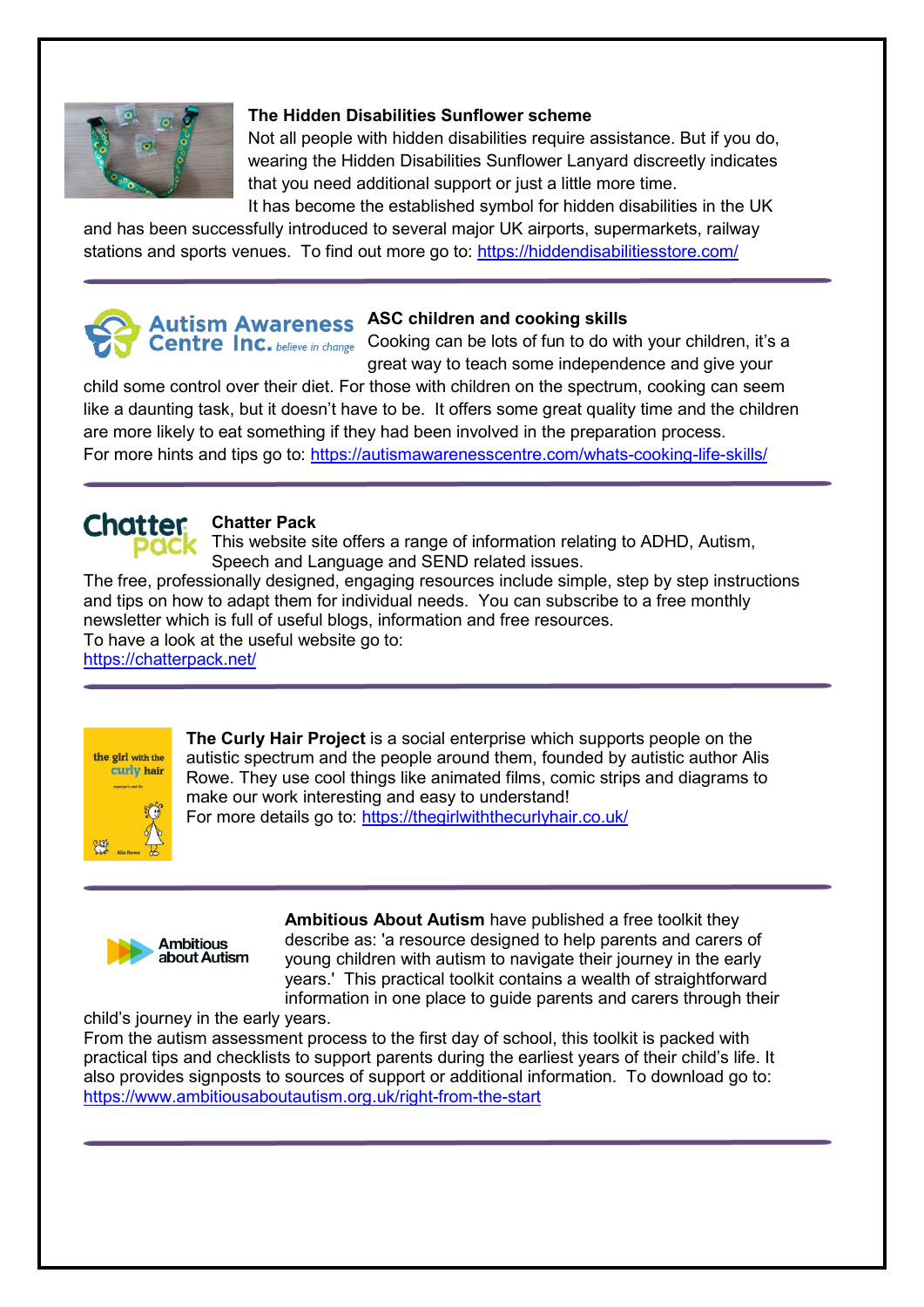

Supporting children, young people and their families with bespoke support packages to meet your individual needs What can **Esteem Team** do for you? Esteem Team believe that every child, young person and family are different. A 'one size fits all' approach doesn't always work, so they work with you to offer a bespoke

package that best fits what you and your family needs. Have a look at their website to find the full range of services offered:<https://www.esteemteam.co.uk/>



#### **AuSENDs**

offer integrated, tailored support for neurodivergent families, schools and professionals.

They are trained in Early Help, and tailor support to your family's needs.

Their training is delivered by neurodivergent professionals, they can offer:

- Training on autism, sensory, executive functions, masking and EHCP's.
- Training to Families, Professionals and Schools, at competitive prices. For full prices [click here](https://ausends.simdif.com/services-.html)

To find out more go to:<https://ausends.simdif.com/> or email info@ausends.co.uk

# **Local Support groups:**

#### **Asperations**

A weekly, term time group for children with Autism, Aspergers or ADHD aged 5 to 18 years and their families. Covers the Teignbridge, Torbay and South Hams areas. To find out more have a look at their webpage: [http://www.asperations.co.uk/](https://l.facebook.com/l.php?u=http%3A%2F%2Fwww.asperations.co.uk%2F%3Ffbclid%3DIwAR2Y07oB4xQPdHK-5J_KX1ZyG83yOpPsGW00v-68I3IuURqvz5jzzBGvUes&h=AT2bHhpLP3rUrriphNNjfRRcWvbWi18gaRSZqD13s5H_NhAa_pTfrPdVYkBsbtWdLDpe65turedSjOIRQ3T8Wbd53zKg4eBqBHXisUDOcwXNQ9i73XRQpkz3ndC2vJtRRQNLHQ) or email: [admin@asperations.co.uk](mailto:admin@asperations.co.uk) or Tel: 07719 414729

## **Crediton-Area Parent Carer Support Group**

For carers of children or young people with SEN, learning difficulties, disability, mental health problems a neurodevelopment disorders such as autism or any long-term health condition for mutual support, understanding and friendship of others in the same boat. Drop in 10:00am – 12:00 1st and 3rd Friday of each month Crediton Congregational Church.

## **Ilfracombe Parent/Carer Support Group**

A support group run by and for parents and carers of children with additional needs <https://www.facebook.com/ilfracombesupport>

## **NAS Exeter and East Devon Branch**

A monthly parent support group for mutual support, the group has bi-monthly speakers. For more details contact: Penny Palmer or Ursula Easton-Pool by email: [exeterdistrict.branch@nas.org.uk](mailto:exeterdistrict.branch@nas.org.uk)

## **North Devon Forum for Autistic Spectrum Conditions and ADHD**

A parent/carer led support group for parents, carers and people with ASC/ADHD, although diagnosis is not essential. Membership is free and you will receive a regular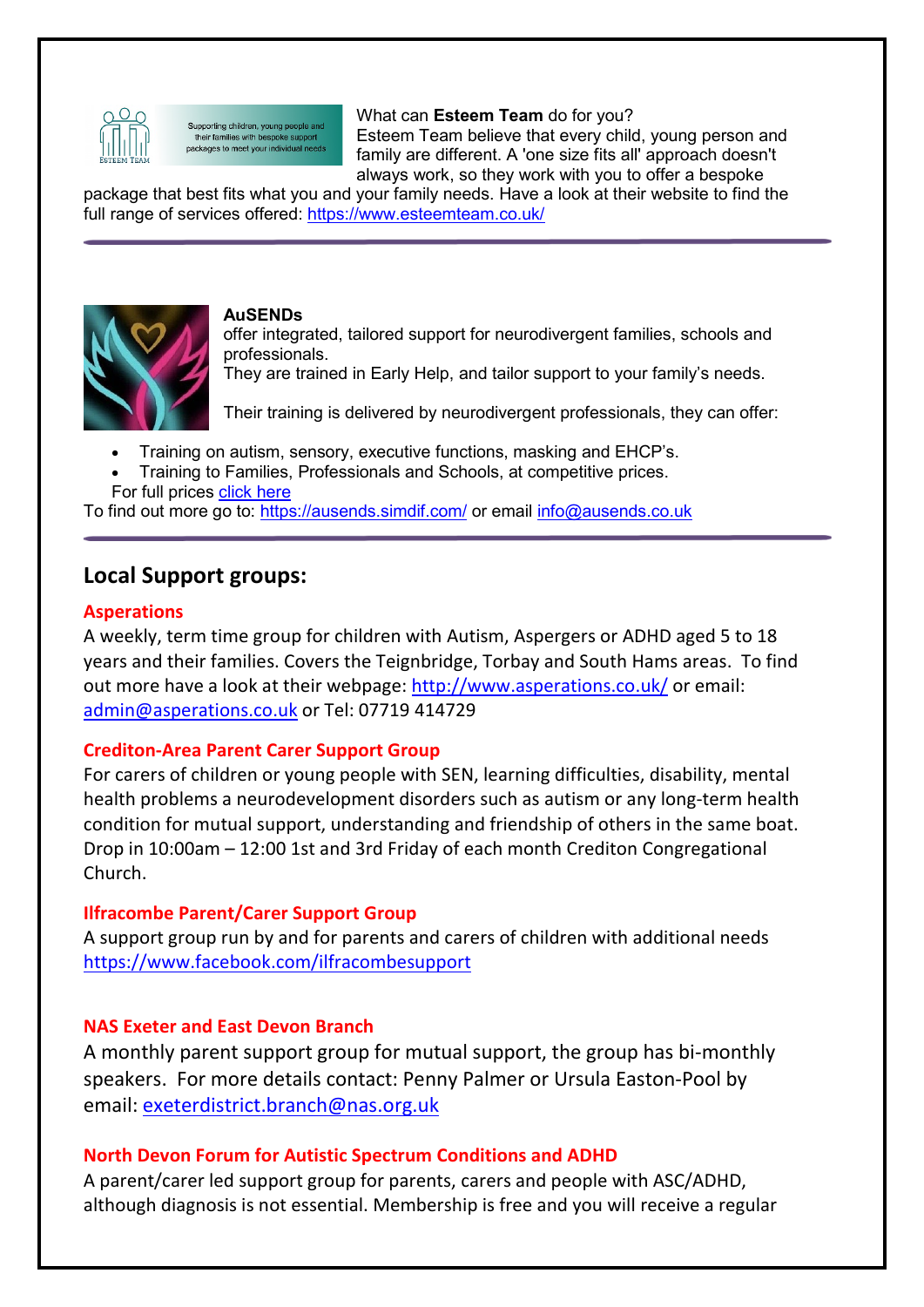newsletter, access to events and use of their specialist ASC library, 07923 481332, email: [info@ndfautism.co.uk](mailto:info@ndfautism.co.uk) or have a look at the website:<http://ndfautism.co.uk/>

#### **Okehampton Autism/ADHD support group**

A support group for parents and carers of school aged children. The group meets once a month on Thursdays from 10am -11.30am at Okehampton College Community Centre, off Simmons Park. Open to families in whatever stage of the journey they are at, from their first inklings that their child may be affected by one of these conditions to living with it in the long term. There is a suggested donation of £2.00 for each meeting. To find out more email: info@communitylinks-sw.co.uk or Tel: 07808 523111.

#### **South Devon Autism Forum**

A newly developing Autism forum to develop support for parents, links for professionals and opportunities to share and gain information. For more details contact [positivelyautistic@gmail.com](mailto:positivelyautistic@gmail.com)

## **Parents United**

A Tiverton group set up to support Parent/Carers with children either on the Autistic spectrum and/or with ADHD. Open to children who are diagnosed or going through the process and still in education. Meetings every two weeks on Tuesdays at the Best Western Hotel, Blundells Road, Tiverton EX16 4DB from 10am to 11.30am during term time. To find out more contact: h.hardy211@btinternet.com they also have a closed Facebook page<https://www.facebook.com/momanddadunited/>

#### **SOCOPS**

Social Opportunities (SOCOPS) is a registered charity providing support for children from 8-23 years of age with an Autistic Spectrum Condition and their families, a firm diagnosis isn't always needed. They run 2 clubs, SOCOPS (8-15-year olds plus siblings/ families) in Countess Wear, Exeter. SOCOPS Plus in various locations in and around Exeter for those 15-23 years old, working on independent skills. Being a charity, they keep contributions to a minimum. They have a hardship policy if this is ever an issue. email: [socopsclub@hotmail.co.uk](mailto:socopsclub@hotmail.co.uk) call: 07594187578 or go to [www.socops.org.uk](http://www.socops.org.uk/) 

## **The Exeter Parent Carer Network**

The aim of the group is to provide information, support and resources through a variety of methods, to not only parent carers, but also siblings and professionals. If you would like to find out more go along on either Tuesday or Thursday mornings between 10am and 12pm.

Wonford Community & Learning Centre Ltd, Burnthouse Lane, Exeter, EX2 6NF (between the Community Centre and the Sports Centre)

Tel: **01392 217868** or Email: [wclcentre@outlook.com](mailto:wclcentre@outlook.com) 

There is also a map and information on the website: <http://exeterparentcarer.co.uk/>

## **Side by Side Taw and Torridge**

For Parent Carers of Children and Young Adults with additional needs. A friendly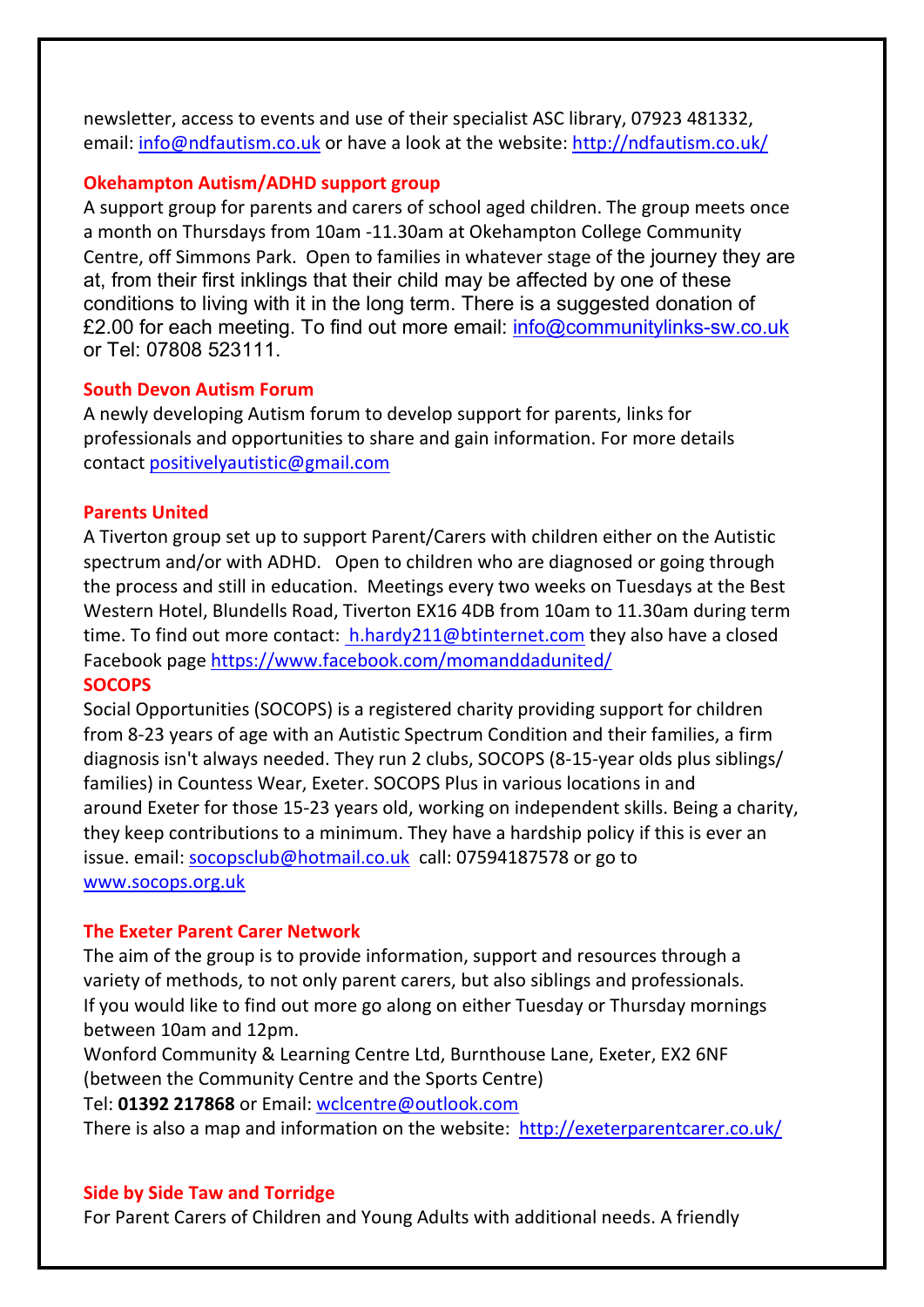informal support group to connect with other parents and share advice and information. Email Tracey at: [sidebysidebarnstaple@outlook.com](mailto:sidebysidebarnstaple@outlook.com) or Tel: 07921 220840

## **Tissues and Issues**

The group look to provide social support and access to information and guidance for parents and carers of young people who have a recognised disability, additional need or are awaiting diagnosis. For more information go to: <https://tissuesandissues.org/home>or Tel: 07796470009 or Email: [tissuesandissues@outlook.com](mailto:tissuesandissues@outlook.com) or Facebook Group: <https://www.facebook.com/groups/1998466853749511/>



## **Facebook pages**

Like the SIGNPOSTplus Facebook page for regular updates on all things related to children with additional needs [https://www.facebook.com/DISCplus-](https://www.facebook.com/DISCplus-867654500016670/)

[867654500016670/](https://www.facebook.com/DISCplus-867654500016670/) 

Look out for our logo

Ambitious About Autism<https://www.facebook.com/ambitiousaboutautism/>

Autistic Children in Devo[n https://www.facebook.com/groups/1547235805366233/](https://www.facebook.com/groups/1547235805366233/) 

Autism in the Private school<https://www.facebook.com/AutismInThePrivateSchool/>

South West Autism<https://www.facebook.com/SouthWestAutismSupportServices/>

Devon Autism Centre https://www.facebook.com/theautisticrainbow/? tn =%2Cd%2CP-[R&eid=ARCisCzwKeTi1\\_3ZFS-QMdsL-tMNxbugWja6wq8JKDO1eM5Folrx8ntU9\\_Jj9-](https://www.facebook.com/theautisticrainbow/?__tn__=%2Cd%2CP-R&eid=ARCisCzwKeTi1_3ZFS-QMdsL-tMNxbugWja6wq8JKDO1eM5Folrx8ntU9_Jj9-DzbLAfl0RcI4g6mz2p) [DzbLAfl0RcI4g6mz2p](https://www.facebook.com/theautisticrainbow/?__tn__=%2Cd%2CP-R&eid=ARCisCzwKeTi1_3ZFS-QMdsL-tMNxbugWja6wq8JKDO1eM5Folrx8ntU9_Jj9-DzbLAfl0RcI4g6mz2p)

North Devon Forum for Autistic Spectrum Conditions and ADHD <https://facebook.com/ndfautism>

*For information on inclusive support, social and sports groups, you can search Pinpoint [www.pinpointdevon.co.uk](http://www.pinpointdevon.co.uk/) or you can contact your local SIGNPOSTplus co-ordinator for further information, see contact details below.*

**SIGNPOSTplus Information Co-ordinators** Identify grant sources, specialist activities, equipment and any other general enquiries. We have a webpage: <http://childrenandfamilyhealthdevon.nhs.uk/signpostplus/>

where you will find information related to children with additional needs, and where